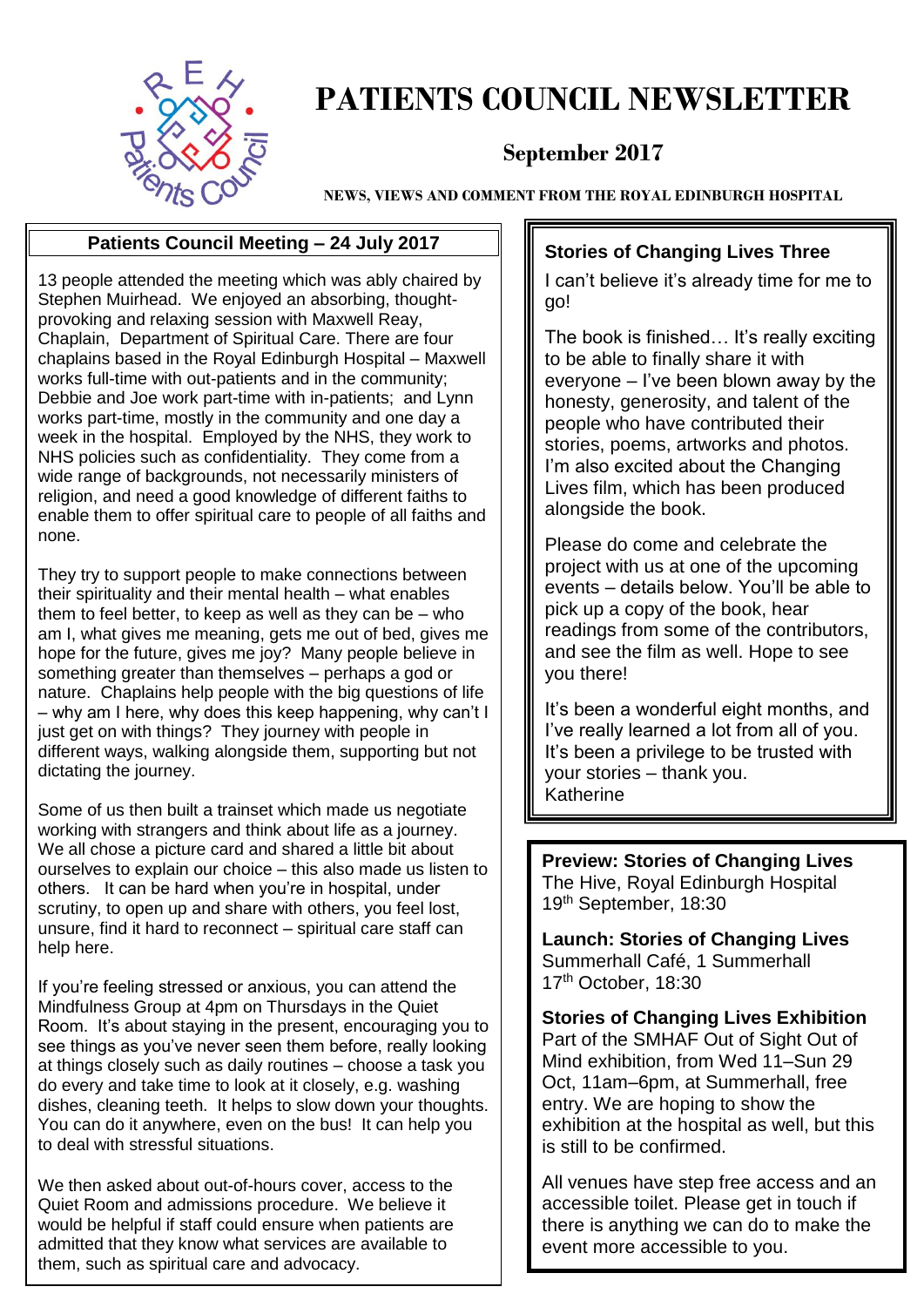#### **Group Advocacy**

Back in June, the new intensive rehabilitation ward, Braids, was one of the first to move into the new hospital, so we were glad to hear from patients that their first impressions of the new-build were very positive. People felt that their previous accommodation in the old hospital now seemed extremely old-fashioned; this is slightly bittersweet, because the remaining rehab patients in the Affleck Centre and North Wing will shortly be moving into the soon-to-be renovated Balcarres and Hermitage wards, left empty by acute wards moving to the new building. We want to make sure that these renovated wards are made as comfortable and home-like as possible and allow for the same degree of privacy as that now enjoyed by acute patients in the new hospital building**.**

Elsewhere, patients discussed staff attitudes and we heard about comments made recently to people, that didn't seem to fit into modern ideas of recovery at all: we'd thought that young people being told that "they'll never work again" because of their mental health, was something that had gone out with the ark, so were extremely dismayed to hear from patients that some staff don't appear to have fully taken on board modern ideas of recovery. We're still clinging to the hope that somehow the new hospital building will encourage full adoption of these newer ideas of recovery, human rights-based approaches and personalised, person-centred care that patients want to see.

A recurring theme across the wards during summer was the issue of passes. Unsurprisingly, when the nicer summer weather comes, people want to get outside into the hospital's green spaces and so find the restrictions on getting out on pass very frustrating. We discussed whether or not patients should have the right to expect a minimum standard of access to fresh air, in the same way that it is commonly understood that prisoners do. This is another situation that should improve in the new hospital, as each ward has access to its own little courtyard.

Increasingly, patients are raising issues with us about discharge, accommodation, support and access to welfare, education, training and employment in the community. We find ourselves increasingly talking about patients' right to an independent life in the community and are glad to hear patients expressing these strong expectations that services will be available in both hospital and community to allow this to happen.

#### **Have a look at our website**

#### **[www.rehpatientscouncil.org.uk](http://www.rehpatientscouncil.org.uk/)**

**Lots of information about the Patients Council and links to other interesting items**

**www.facebook.com/rehpatientscouncil/**

#### **twitter.com/rehpatients**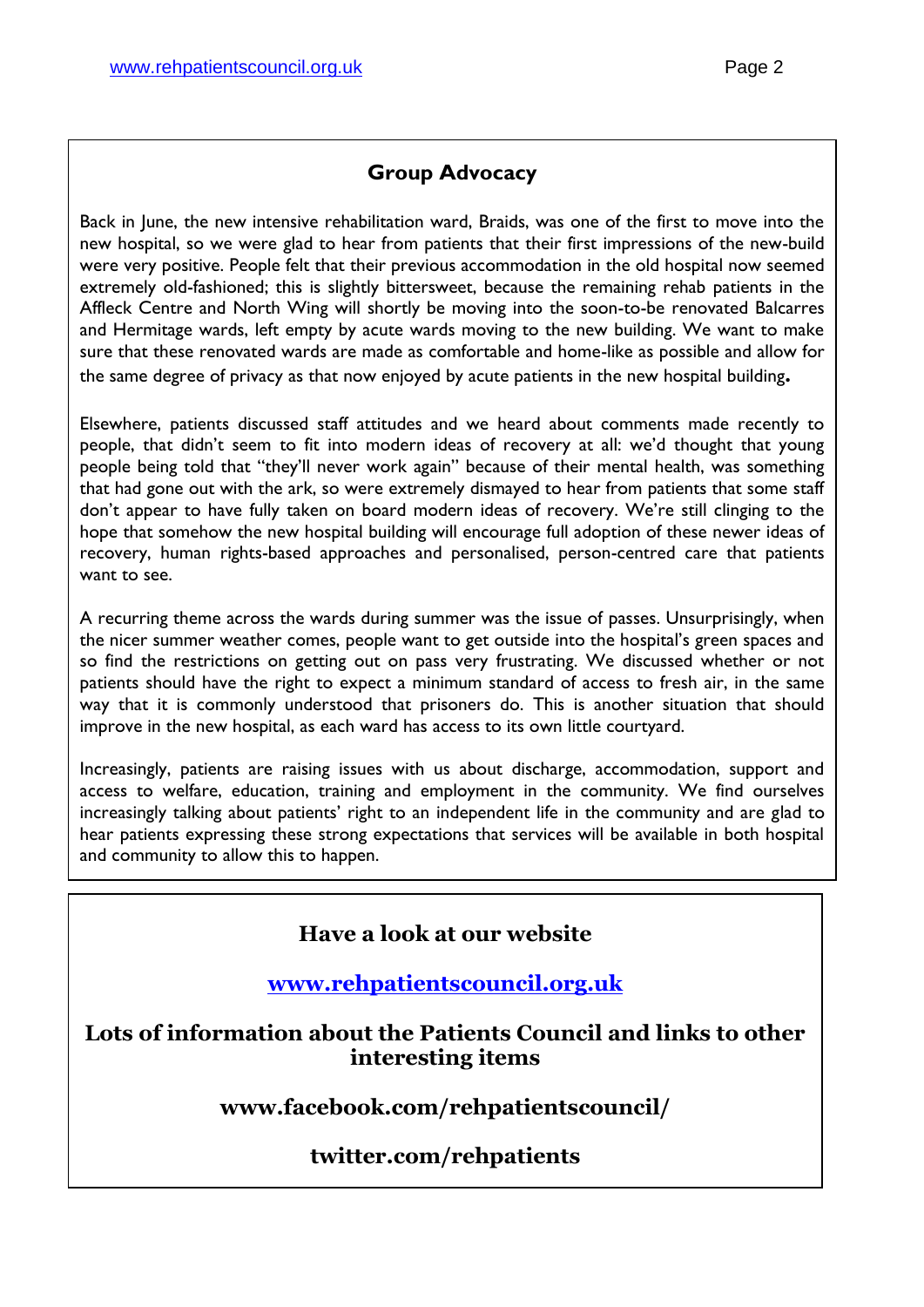#### **The Royal Edinburgh Hospital Patients' Council**

The Patients Council is an independent collective advocacy project for people who use or have used the services of the hospital. We provide a forum for common issues about mental health treatment and care and represent patients' interests in order to improve services. We hold general meetings every two months. To get involved with mental health issues from the service-user's viewpoint, contact our staff.

 **Telephone:** 0131 537 6462 **Email**: [info@rehpatientscouncil.org.uk](mailto:info@rehpatientscouncil.org.uk)

**Write**: The Patients' Council, Royal Edinburgh Hospital, Morningside Terrace, EH10 5HF

#### **Our Management Committee**

Albert Nicolson, Martin McAlpine, Stephen Muirhead, Stephen Polockus, Alison Robertson, Patricia Whalley

> *Co-opted members:* Cathy Robertson, Isla Jack

#### **PATIENTS COUNCIL MEETINGS 2017 2 – 3.30pm**

**30 January**

**27 March**

**29 May**

**24 July**

**25 September**

**27 November: Annual General Meeting 1.30 – 3pm with refreshments**

#### History of the Patients Council

A few of our members have written a history of the Royal Edinburgh Hospital Patients Council highlighting some of our activities since 2000. Please contact us for a copy.

To receive the newsletter direct, by post or e-mail, please complete and return this section. *I would prefer to receive the Newsletter by post □ email □ (tick as appropriate)* Name

Email\_\_\_\_\_\_\_\_\_\_\_\_\_\_\_\_\_\_\_\_\_\_\_\_\_\_\_\_\_\_\_\_\_\_\_\_\_\_\_\_\_\_\_\_\_\_\_\_\_\_\_\_\_\_\_\_\_\_\_\_\_\_\_\_\_\_\_\_\_\_\_\_\_\_

Address **Address Post code** 

 $R E$ 

The Royal Edinburgh Hospital Patients Council is a registered charity Scottish Charity No SC021800 Our offices are between Outpatients and Mental Health Tribunal in the ADC **www.rehpatientscouncil.org.uk**